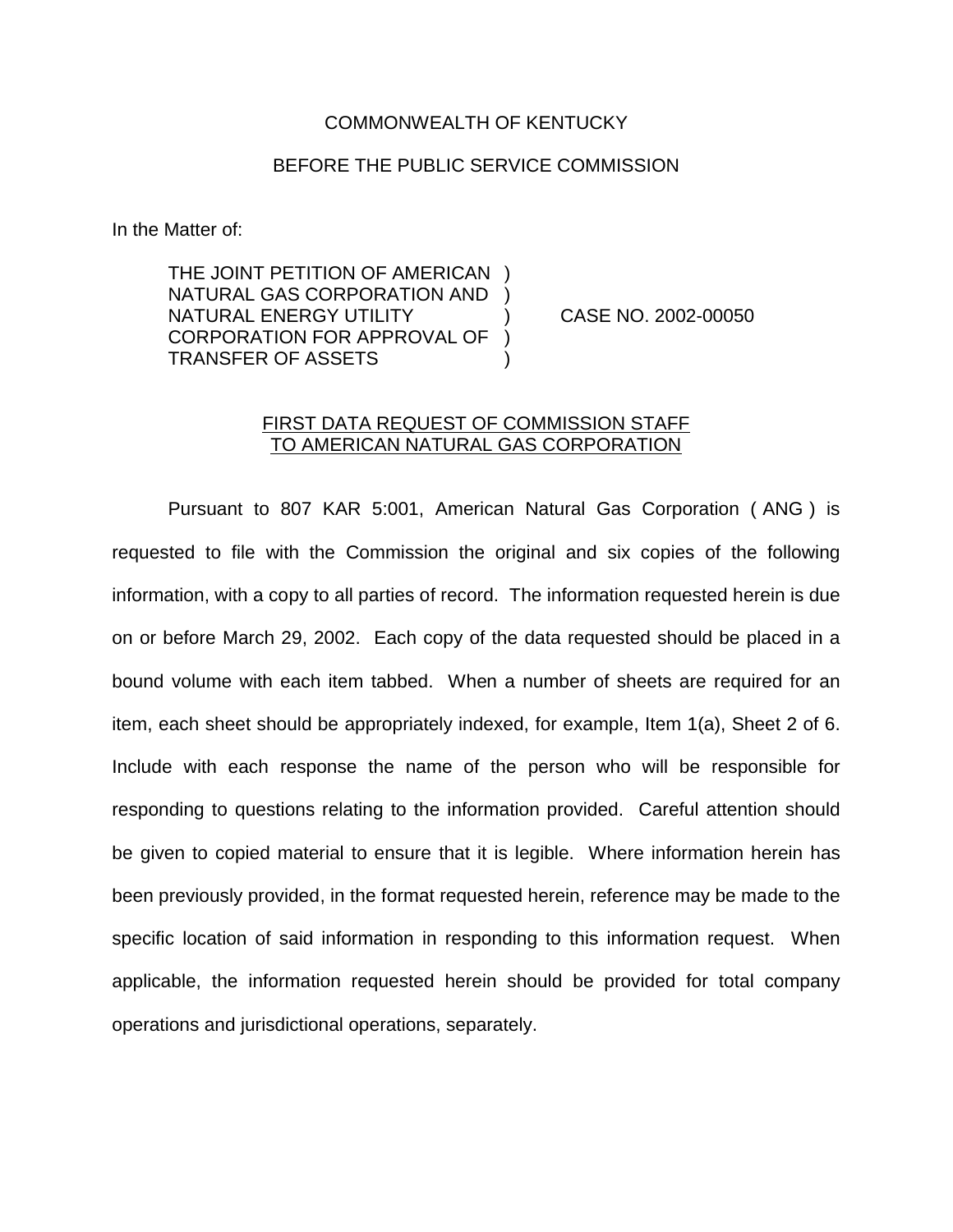1. Refer to the Application, Page 2, Section 6 and Exhibit 6, Note 1, Summary of Significant Projection Assumptions. The purchase price will be financed through a loan with Classic Bank ( Classic ) in the amount of \$2,100,000 at an interest rate of 7.5 percent for a period of 10 years. NEUC [Natural Energy Utility Corporation] is also seeking a loan guarantee through the United States Department of Agriculture Rural Business Cooperative Service.

a. Provide a copy of the loan agreement.

b. Provide an amortization schedule for the \$2,100,000 loan.

c. Classic is requiring Mr. and Mrs. Jay Freeman to personally guarantee the loan. Provide documentation to show Mr. and Mrs. Freeman s financial ability to guarantee the loan.

d. Provide a copy of the loan guarantee application.

e. Explain the current status of the loan guarantee application.

f. Will the loan guarantee replace Mr. Freeman s personal guarantee of the Classic loan? Explain your response in detail.

g. Explain whether the commitment of Classic to the loan and its terms remains firm as of the date of the response to this data request.

h. Discuss the terms of the loan and the steps that NEUC has taken to ensure that this is the optimal financing arrangement available. In the discussion, include an explanation of Classic s limitation of 10 years for the term of the loan.

i. Does NEUC plan to seek recovery of the Classic loan in future rate cases? If yes, explain why this debt should be included in future rates.

-2-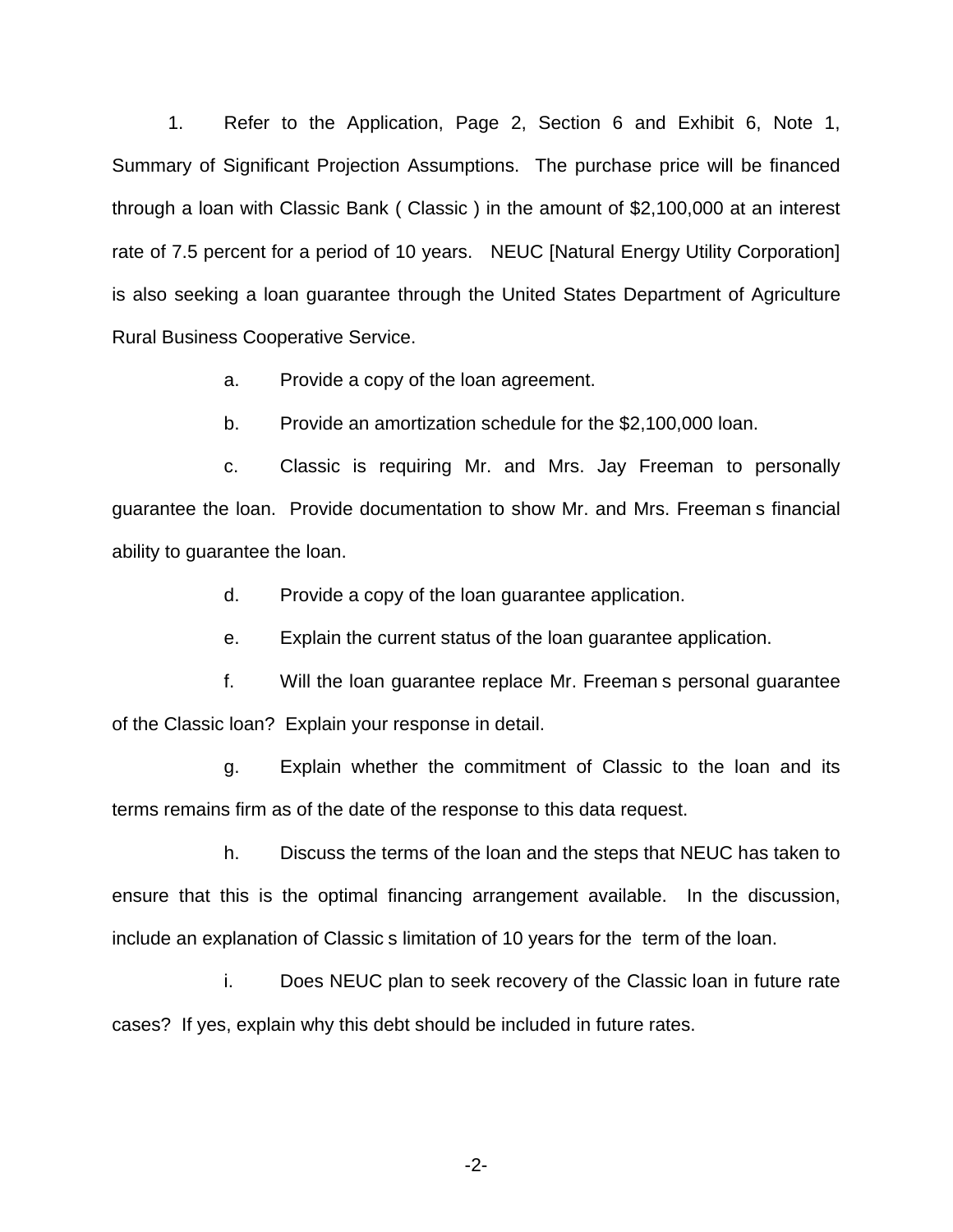2. Refer to the Application, Page 2, Section 6 and Page 3, Item 14(b). The purchase price of \$2,200,000 will be financed through a loan with Classic. A note for \$2,100,000 has been secured from Classic pending relevant approvals. Explain in detail the source of the \$100,000 difference.

3. Refer to the Application, Page 3, Section 15(a). Hinkle Engineering, Inc. ( Hinkle ) will receive 200 shares of NEUC stock. Explain in detail Hinkle s contribution to NEUC related to capital investment, management services, and any other areas of involvement.

4. Refer to the Asset Purchase Agreement, Schedule 1.1(a).

a. The schedule of ANG s fixed and intangible assets at November 30, 2001 shows plant of \$7,594,821 and accumulated depreciation of \$3,157,176. Items 2 and 5 of the Gas Plant Instructions of the Uniform System of Accounts Prescribed for Natural Gas Companies ( USoA ) require that utility plant be stated at original cost. Explain why, on Exhibit 6, NEUC s projected balance sheet for December 2002, utility plant and accumulated depreciation are stated at \$2,397,500 and \$144,281, respectively.

b. Included in the contracts that are transferring to NEUC is a Natural Gas Sales Agreement with ProLiance Energy dated May 1, 2001. Has ANG filed a copy of this contract with the Commission? If no, provide a copy of the contract.

c. Provide the accounting entries showing the sale of assets on ANG s books and the acquisition of the corresponding assets on NEUC s books. All entries should be prepared in accordance with the requirements of the USoA. For

-3-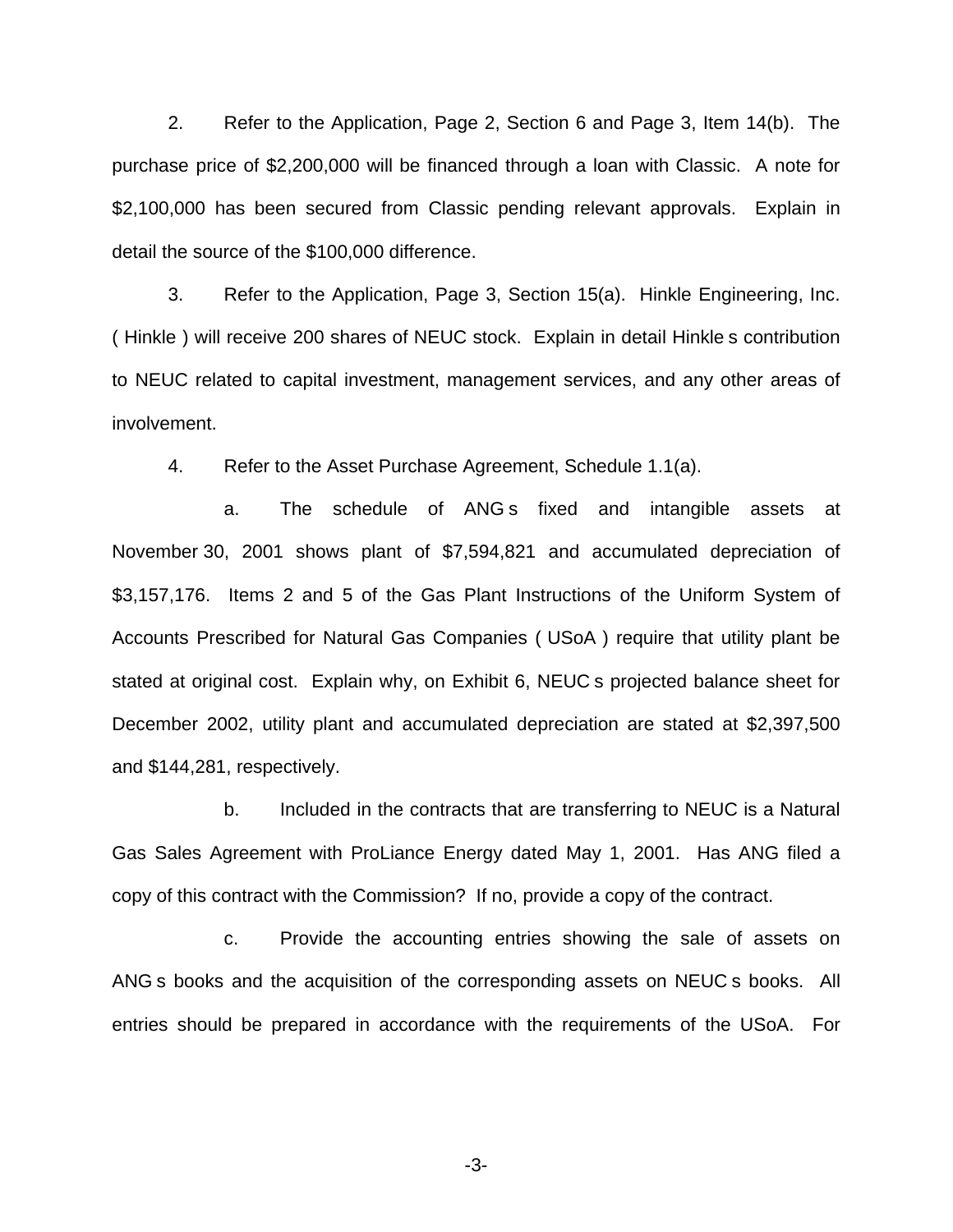purposes of this request, assume the sale occurred on November 30, 2001 and reflect the account balances as of November 30, 2001.

5. Refer to Schedule 1.3(a), Columbia Gas Agreement. The agreement states the gas imbalance will be eliminated by October 31, 2002. Exhibit 6, NEUC s Projected Financial Statements, states that the imbalance will be repaid over the next 3½ years in like product by a 2.6 percent monthly gas allowance by Marathon Ashland Petroleum ( Marathon ). The Projected Balance Sheet shows that NEUC will repay \$39,600 or 49 percent of the imbalance in the first year of operation.

a. Explain in detail the repayment schedule of the gas imbalance. If Schedule 1.3(a), Columbia Gas Agreement dated November 7, 2000, has been amended, provide a copy of the amended agreement. If the Agreement has not been amended, explain in detail why it has not been amended.

b. Explain whether Columbia Gas requires a minimum monthly repayment.

c. Provide the projected average monthly Mcf volume generated by the 2.4 percent Marathon allowance.

d. If applicable, provide the expiration date of the Marathon contract.

e. Explain the purpose of the 2.6 percent allowance in the Marathon agreement. Address whether or not this allowance relates solely to line loss.

6. Refer to Schedule 2.4, Financial Statements and Tax Returns. ANG s November 30, 2001 balance sheet shows customer deposits of \$7,476. Customer deposits represent the amount of money customers were required to pay to establish gas service and the deposits are refundable to those customers. This section (as well

-4-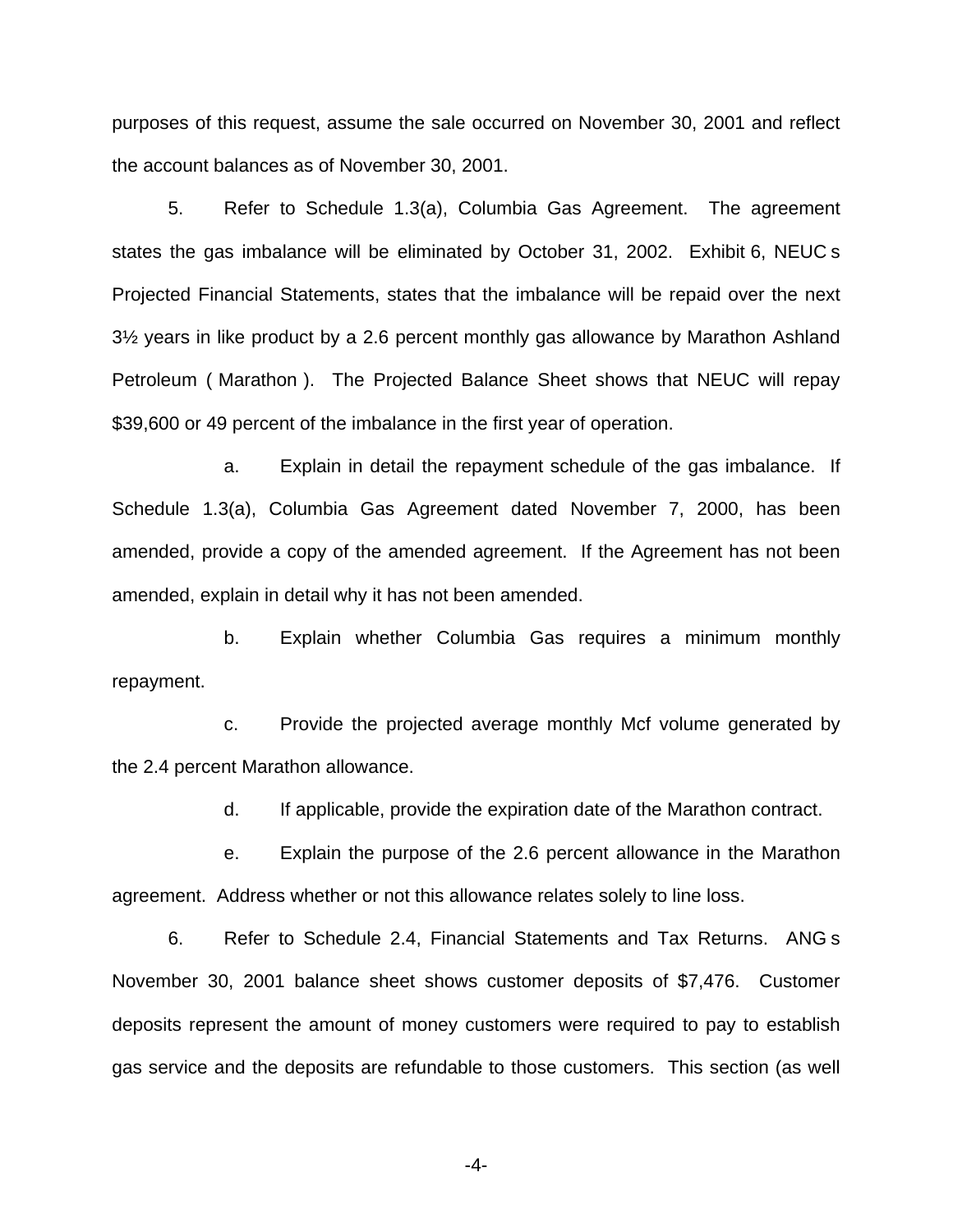as Schedule 1.8) indicates that the customer deposit liability is not transferring to NEUC.

a. Explain in detail why the customer deposit liability is not transferring to NEUC.

b. Is it ANG s intention to refund the customer deposits, as well as any accrued interest, after the transfer? Provide details.

c. Provide the amount of interest that has accrued on the customer deposits to date.

7. Refer to Section 2.5 of the Asset Purchase Agreement. This section states that there are no undisclosed liabilities required to be reflected in ANG s financial statements in accordance with generally accepted accounting principles. Are there any existing undisclosed liabilities that would not be required to be disclosed under generally accepted accounting principles?

8. Refer to the Asset Purchase Agreement, Schedule 2.7, Taxes. What is the current balance due the Kentucky Revenue Cabinet relating to the judgment dated on or about December 4, 2000? Provide the repayment schedule.

9. Refer to Section 2.9 (b) of the Asset Purchase Agreement. This section states that ANG has valid title to the assets free of any liens and encumbrances except as reflected in Schedule 2.9(b). Schedule 2.9(b) lists numerous mortgages and security agreements, liens, and judgment liens. Is there a written agreement between ANG and NEUC requiring ANG to pay off all debt associated with the liens and mortgages? If no, how will the liens and mortgages be satisfied to enable the property to transfer?

-5-